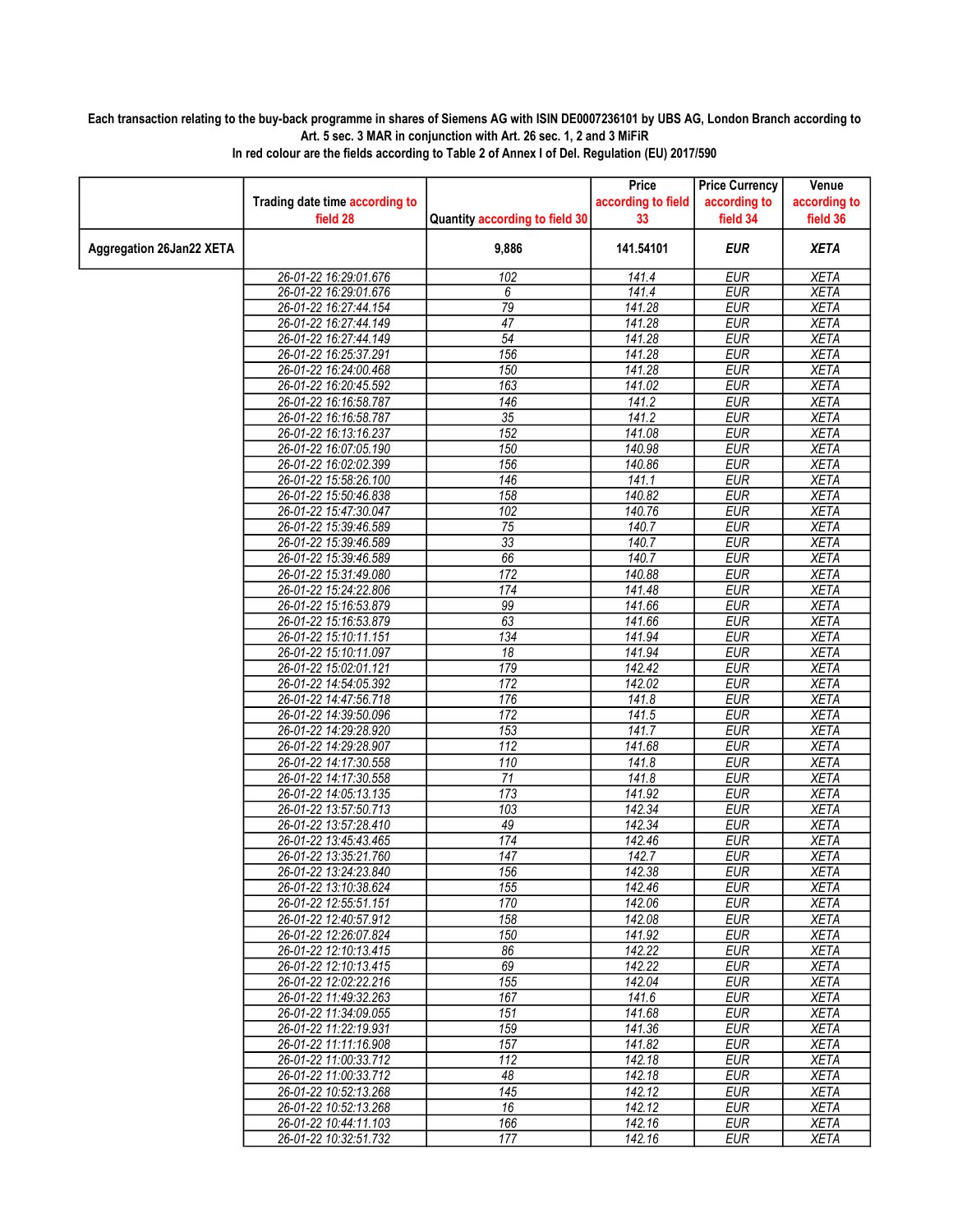| 26-01-22 10:20:40.893 | 96  | 142    | <b>EUR</b> | <b>XETA</b> |
|-----------------------|-----|--------|------------|-------------|
| 26-01-22 10:20:40.893 | 80  | 142    | <b>EUR</b> | <b>XETA</b> |
| 26-01-22 10:09:45.444 | 180 | 141.4  | EUR        | <b>XETA</b> |
| 26-01-22 10:00:50.766 | 109 | 141.5  | <b>EUR</b> | <b>XETA</b> |
| 26-01-22 10:00:50.764 | 29  | 141.5  | EUR        | <b>XETA</b> |
| 26-01-22 10:00:50.764 | 17  | 141.5  | EUR        | <b>XETA</b> |
| 26-01-22 09:48:49.308 | 176 | 141.76 | <b>EUR</b> | <b>XETA</b> |
| 26-01-22 09:35:54.010 | 168 | 141.82 | <b>EUR</b> | <b>XETA</b> |
| 26-01-22 09:23:38.467 | 93  | 141.96 | <b>EUR</b> | <b>XETA</b> |
| 26-01-22 09:23:38.467 | 87  | 141.96 | <b>EUR</b> | <b>XETA</b> |
| 26-01-22 09:14:37.654 | 142 | 141.82 | <b>EUR</b> | <b>XETA</b> |
| 26-01-22 09:14:37.654 | 15  | 141.82 | <b>EUR</b> | <b>XETA</b> |
| 26-01-22 09:07:10.438 | 174 | 141.78 | <b>EUR</b> | <b>XETA</b> |
| 26-01-22 09:01:20.257 | 157 | 141.64 | <b>EUR</b> | <b>XETA</b> |
| 26-01-22 08:52:47.166 | 175 | 141.22 | <b>EUR</b> | <b>XETA</b> |
| 26-01-22 08:46:29.419 | 150 | 141.16 | <b>EUR</b> | <b>XETA</b> |
| 26-01-22 08:41:40.037 | 109 | 141.28 | <b>EUR</b> | <b>XETA</b> |
| 26-01-22 08:35:18.093 | 154 | 141.24 | <b>EUR</b> | <b>XETA</b> |
| 26-01-22 08:32:32.922 | 122 | 141.18 | <b>EUR</b> | <b>XETA</b> |
| 26-01-22 08:32:32.922 | 27  | 141.18 | <b>EUR</b> | <b>XETA</b> |
| 26-01-22 08:26:00.414 | 108 | 140.42 | <b>EUR</b> | <b>XETA</b> |
| 26-01-22 08:26:00.413 | 11  | 140.42 | <b>EUR</b> | <b>XETA</b> |
| 26-01-22 08:26:00.413 | 53  | 140.42 | <b>EUR</b> | <b>XETA</b> |
| 26-01-22 08:22:27.348 | 156 | 140.42 | <b>EUR</b> | <b>XETA</b> |
| 26-01-22 08:17:53.439 | 146 | 140.5  | <b>EUR</b> | <b>XETA</b> |
| 26-01-22 08:11:55.236 | 177 | 139.94 | <b>EUR</b> | <b>XETA</b> |
| 26-01-22 08:03:46.238 | 151 | 139.62 | <b>EUR</b> | XETA        |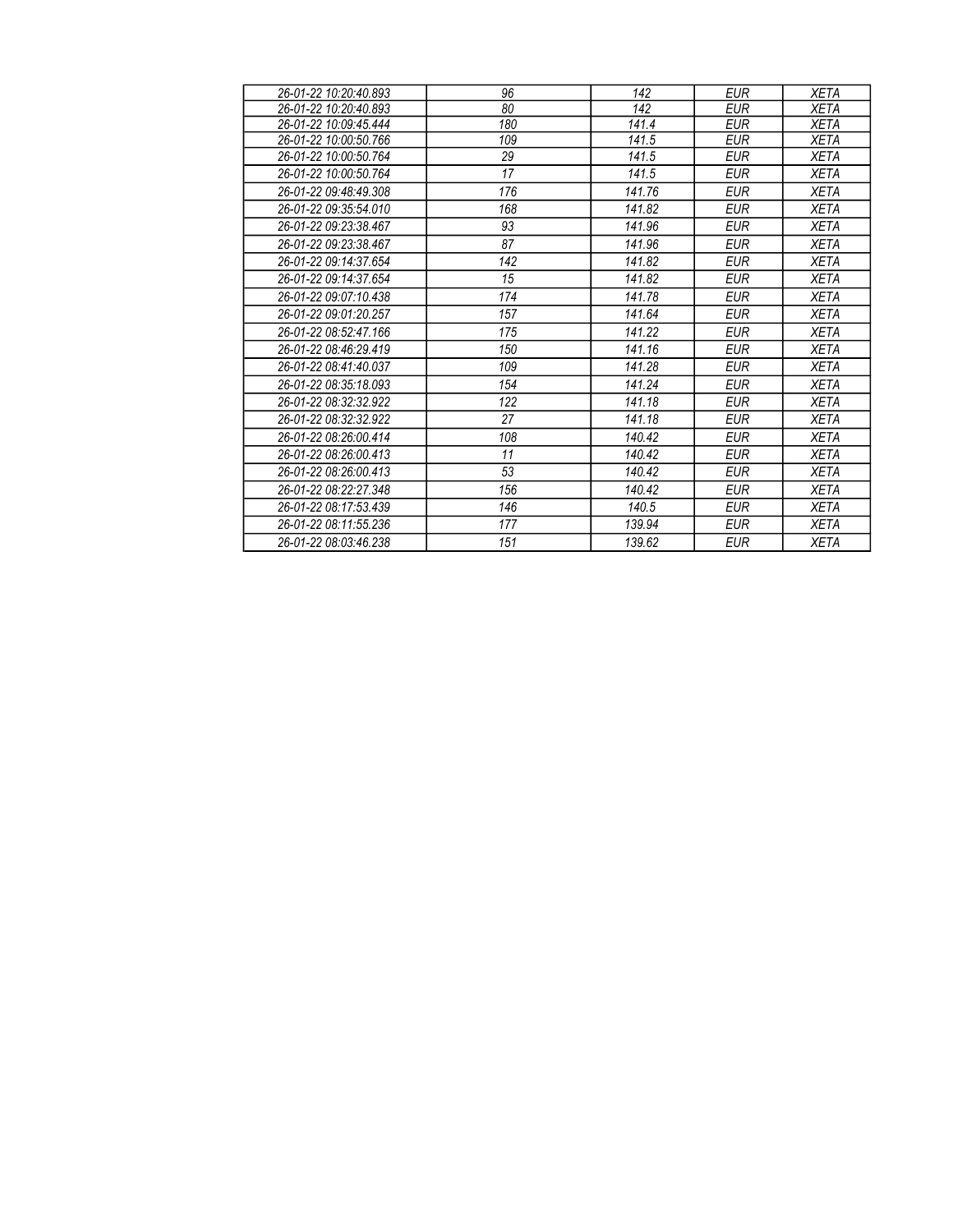## Each order relating to the buy-back programme above according to Art. 5 sec. 3 MAR in conjunction with Art. 25 sec. 1 and 2 MiFiR

In red colour are the fields according to Table 2 of the Annex of Del. Regulation (EU) 2017/580; alternatively you may report the

| Date and Time according to field 9 | <b>Segment MIC code</b><br>according to field 16 | <b>Transaction price</b><br>according to field 28 | <b>Price currency according</b><br>to field 29 | <b>Buy-sell indicator</b><br>according to field 32 |
|------------------------------------|--------------------------------------------------|---------------------------------------------------|------------------------------------------------|----------------------------------------------------|
| 26-01-22 16:29:01.676              | <b>XETA</b>                                      | 141.4                                             | <b>EUR</b>                                     | <b>BUY</b>                                         |
| 26-01-22 16:29:01.676              | <b>XETA</b>                                      | 141.4                                             | <b>EUR</b>                                     | <b>BUY</b>                                         |
| 26-01-22 16:27:44.154              | <b>XETA</b>                                      | 141.28                                            | <b>EUR</b>                                     | <b>BUY</b>                                         |
| 26-01-22 16:27:44.149              | <b>XETA</b>                                      | 141.28                                            | <b>EUR</b>                                     | <b>BUY</b>                                         |
| 26-01-22 16:27:44.149              | <b>XETA</b>                                      | 141.28                                            | <b>EUR</b>                                     | <b>BUY</b>                                         |
| 26-01-22 16:25:37.291              | <b>XETA</b>                                      | 141.28                                            | <b>EUR</b>                                     | <b>BUY</b>                                         |
| 26-01-22 16:24:00.468              | <b>XETA</b>                                      | 141.28                                            | <b>EUR</b>                                     | <b>BUY</b>                                         |
| 26-01-22 16:20:45.592              | <b>XETA</b>                                      | 141.02                                            | <b>EUR</b>                                     | <b>BUY</b>                                         |
| 26-01-22 16:16:58.787              | <b>XETA</b>                                      | 141.2                                             | <b>EUR</b>                                     | <b>BUY</b>                                         |
| 26-01-22 16:16:58.787              | <b>XETA</b>                                      | 141.2                                             | <b>EUR</b>                                     | <b>BUY</b>                                         |
| 26-01-22 16:13:16.237              | <b>XETA</b>                                      | 141.08                                            | <b>EUR</b>                                     | <b>BUY</b>                                         |
| 26-01-22 16:07:05.190              | <b>XETA</b>                                      | 140.98                                            | <b>EUR</b>                                     | <b>BUY</b>                                         |
| 26-01-22 16:02:02.399              | <b>XETA</b>                                      | 140.86                                            | <b>EUR</b>                                     | <b>BUY</b>                                         |
| 26-01-22 15:58:26.100              | <b>XETA</b>                                      | 141.1                                             | <b>EUR</b>                                     | <b>BUY</b>                                         |
| 26-01-22 15:50:46.838              | <b>XETA</b>                                      | 140.82                                            | <b>EUR</b>                                     | <b>BUY</b>                                         |
| 26-01-22 15:47:30.047              | <b>XETA</b>                                      | 140.76                                            | <b>EUR</b>                                     | <b>BUY</b>                                         |
| 26-01-22 15:39:46.589              | <b>XETA</b>                                      | 140.7                                             | <b>EUR</b>                                     | <b>BUY</b>                                         |
| 26-01-22 15:39:46.589              | <b>XETA</b>                                      | 140.7                                             | <b>EUR</b>                                     | <b>BUY</b>                                         |
| 26-01-22 15:39:46.589              | <b>XETA</b>                                      | 140.7                                             | <b>EUR</b>                                     | <b>BUY</b>                                         |
| 26-01-22 15:31:49.080              | <b>XETA</b>                                      | 140.88                                            | <b>EUR</b>                                     | <b>BUY</b>                                         |
| 26-01-22 15:24:22.806              | <b>XETA</b>                                      | 141.48                                            | <b>EUR</b>                                     | <b>BUY</b>                                         |
| 26-01-22 15:16:53.879              | <b>XETA</b>                                      | 141.66                                            | <b>EUR</b>                                     | <b>BUY</b>                                         |
| 26-01-22 15:16:53.879              | <b>XETA</b>                                      | 141.66                                            | <b>EUR</b>                                     | <b>BUY</b>                                         |
| 26-01-22 15:10:11.151              | <b>XETA</b>                                      | 141.94                                            | <b>EUR</b>                                     | <b>BUY</b>                                         |
| 26-01-22 15:10:11.097              | <b>XETA</b>                                      | 141.94                                            | <b>EUR</b>                                     | <b>BUY</b>                                         |
| 26-01-22 15:02:01.121              | <b>XETA</b>                                      | 142.42                                            | <b>EUR</b>                                     | <b>BUY</b>                                         |
| 26-01-22 14:54:05.392              | <b>XETA</b>                                      | 142.02                                            | <b>EUR</b>                                     | <b>BUY</b>                                         |
| 26-01-22 14:47:56.718              | <b>XETA</b>                                      | 141.8                                             | <b>EUR</b>                                     | <b>BUY</b>                                         |
| 26-01-22 14:39:50.096              | <b>XETA</b>                                      | 141.5                                             | <b>EUR</b>                                     | <b>BUY</b>                                         |
| 26-01-22 14:29:28.920              | <b>XETA</b>                                      | 141.7                                             | <b>EUR</b>                                     | <b>BUY</b>                                         |
| 26-01-22 14:29:28.907              | <b>XETA</b>                                      | 141.68                                            | <b>EUR</b>                                     | <b>BUY</b>                                         |
| 26-01-22 14:17:30.558              | <b>XETA</b>                                      | 141.8                                             | <b>EUR</b>                                     | <b>BUY</b>                                         |
| 26-01-22 14:17:30.558              | <b>XETA</b>                                      | 141.8                                             | <b>EUR</b>                                     | <b>BUY</b>                                         |
| 26-01-22 14:05:13.135              | <b>XETA</b>                                      | 141.92                                            | <b>EUR</b>                                     | <b>BUY</b>                                         |
| 26-01-22 13:57:50.713              | <b>XETA</b>                                      | 142.34                                            | <b>EUR</b>                                     | <b>BUY</b>                                         |
| 26-01-22 13:57:28.410              | <b>XETA</b>                                      | 142.34                                            | <b>EUR</b>                                     | <b>BUY</b>                                         |
| 26-01-22 13:45:43.465              | <b>XETA</b>                                      | 142.46                                            | <b>EUR</b>                                     | <b>BUY</b>                                         |
| 26-01-22 13:35:21.760              | <b>XETA</b>                                      | 142.7                                             | <b>EUR</b>                                     | <b>BUY</b>                                         |
| 26-01-22 13:24:23.840              | <b>XETA</b>                                      | 142.38                                            | <b>EUR</b>                                     | <b>BUY</b>                                         |
| 26-01-22 13:10:38.624              | <b>XETA</b>                                      | 142.46                                            | <b>EUR</b>                                     | <b>BUY</b>                                         |
| 26-01-22 12:55:51.151              | <b>XETA</b>                                      | 142.06                                            | <b>EUR</b>                                     | <b>BUY</b>                                         |
| 26-01-22 12:40:57.912              | <b>XETA</b>                                      | 142.08                                            | <b>EUR</b>                                     | <b>BUY</b>                                         |
| 26-01-22 12:26:07.824              | <b>XETA</b>                                      | 141.92                                            | <b>EUR</b>                                     | <b>BUY</b>                                         |
| 26-01-22 12:10:13.415              | <b>XETA</b>                                      | 142.22                                            | <b>EUR</b>                                     | <b>BUY</b>                                         |
| 26-01-22 12:10:13.415              | <b>XETA</b>                                      | 142.22                                            | <b>EUR</b>                                     | <b>BUY</b>                                         |
| 26-01-22 12:02:22.216              | <b>XETA</b>                                      | 142.04                                            | <b>EUR</b>                                     | <b>BUY</b>                                         |
| 26-01-22 11:49:32.263              | <b>XETA</b>                                      | 141.6                                             | <b>EUR</b>                                     | <b>BUY</b>                                         |
| 26-01-22 11:34:09.055              | <b>XETA</b>                                      | 141.68                                            | <b>EUR</b>                                     | <b>BUY</b>                                         |